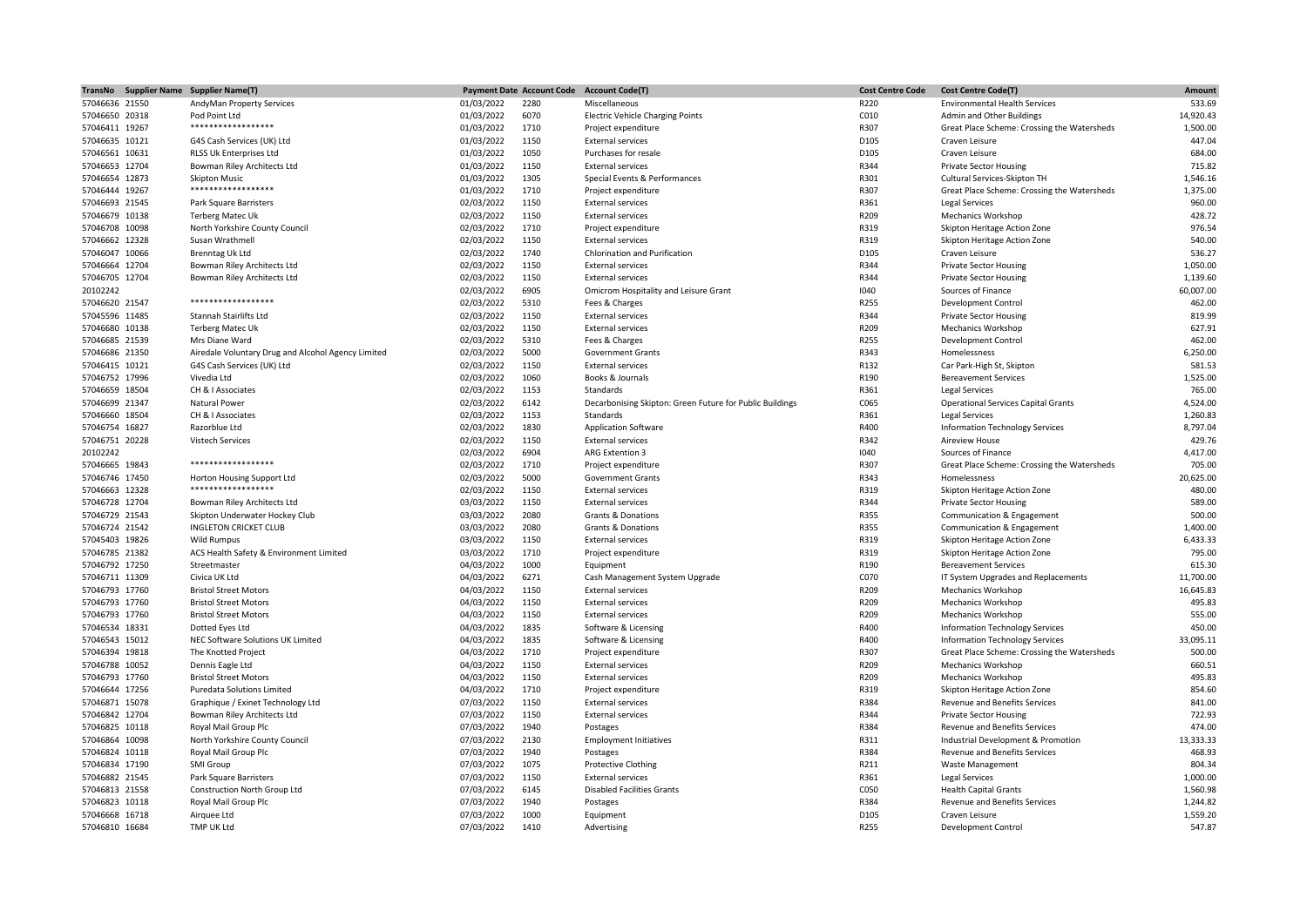| TransNo        | <b>Supplier Name Supplier Name(T)</b>           |            | <b>Payment Date Account Code</b> | <b>Account Code(T)</b>                     | <b>Cost Centre Code</b> | <b>Cost Centre Code(T)</b>             | Amount     |
|----------------|-------------------------------------------------|------------|----------------------------------|--------------------------------------------|-------------------------|----------------------------------------|------------|
| 57046800 21545 | Park Square Barristers                          | 07/03/2022 | 1150                             | <b>External services</b>                   | R361                    | <b>Legal Services</b>                  | 840.00     |
| 57046827 21485 | Marshall (Building Contractors) LTD             | 07/03/2022 | 6036                             | Engine Shed Lane-Storage Facility          | C010                    | Admin and Other Buildings              | 238,959.08 |
| 57046845 21484 | Gem Conservation Ltd                            | 07/03/2022 | 1710                             | Project expenditure                        | R319                    | Skipton Heritage Action Zone           | 2,925.00   |
| 57046872 15078 | Graphique / Exinet Technology Ltd               | 07/03/2022 | 1150                             | <b>External services</b>                   | R384                    | Revenue and Benefits Services          | 457.78     |
| 57046876 10655 | Leeds City Council                              | 07/03/2022 | 1040                             | Disposal Fees                              | R202                    | <b>Street Cleansing</b>                | 840.00     |
| 57046897 21554 | Davitt Jones & Bould Ltd                        | 07/03/2022 | 1150                             | <b>External services</b>                   | R361                    | Legal Services                         | 420.00     |
| 57046889 11485 | <b>Stannah Stairlifts Ltd</b>                   | 07/03/2022 | 6145                             | <b>Disabled Facilities Grants</b>          | C050                    | <b>Health Capital Grants</b>           | 2.578.00   |
| 57046898 21554 | Davitt Jones & Bould Ltd                        | 07/03/2022 | 1150                             | <b>External services</b>                   | R361                    | <b>Legal Services</b>                  | 765.00     |
| 57046804 21557 | ******************                              | 07/03/2022 | 1612                             | <b>Homelessness Strategy</b>               | R343                    | Homelessness                           | 750.00     |
|                |                                                 |            |                                  |                                            |                         |                                        |            |
| 57046843 12704 | Bowman Riley Architects Ltd                     | 07/03/2022 | 1150                             | <b>External services</b>                   | R344                    | <b>Private Sector Housing</b>          | 3.905.81   |
| 57046798 20613 | Sustainably Built Ltd                           | 07/03/2022 | 6036                             | Engine Shed Lane-Storage Facility          | C010                    | Admin and Other Buildings              | 850.00     |
| 57046828 17334 | Sutcliffe Construction Ltd                      | 07/03/2022 | 6059                             | Langcliffe Quarry Redevelopment            | C010                    | Admin and Other Buildings              | 333,656.06 |
| 57046884 17406 | Hoey Ainscough Associates Ltd                   | 07/03/2022 | 1153                             | Standards                                  | R361                    | <b>Legal Services</b>                  | 500.00     |
| 57046847 19531 | T M Joinery & Building Contractors Ltd          | 07/03/2022 | 6145                             | <b>Disabled Facilities Grants</b>          | C050                    | <b>Health Capital Grants</b>           | 10,485.00  |
| 57046879 21174 | <b>Rutherford Projects</b>                      | 07/03/2022 | 1150                             | <b>External services</b>                   | R319                    | Skipton Heritage Action Zone           | 2,000.00   |
| 57046867 10098 | North Yorkshire County Council                  | 07/03/2022 | 1860                             | Telephony (IS only)                        | R400                    | <b>Information Technology Services</b> | 9,172.12   |
| 57046826 10118 | Royal Mail Group Plc                            | 07/03/2022 | 1940                             | Postages                                   | R384                    | <b>Revenue and Benefits Services</b>   | 480.63     |
| 57046886 13614 | ******************                              | 07/03/2022 | 1710                             | Project expenditure                        | R300                    | Arts Development                       | 3,000.00   |
| 57046833 10121 | G4S Cash Services (UK) Ltd                      | 08/03/2022 | 1150                             | <b>External services</b>                   | D105                    | Craven Leisure                         | 447.04     |
| 57046848 10121 | G4S Cash Services (UK) Ltd                      | 08/03/2022 | 1150                             | <b>External services</b>                   | D105                    | Craven Leisure                         | 1,674.66   |
| 57046887 21560 | John Gaunt & Partners                           | 08/03/2022 | 2280                             | Miscellaneous                              | R227                    | Licencing                              | 19,182.38  |
| 57046869 10035 | Craven District Council                         | 08/03/2022 | 1150                             | <b>External services</b>                   | R427                    | Shared Ownership Scheme                | 912.38     |
| 57046806 21239 | Carrington West                                 | 08/03/2022 | 1150                             | <b>External services</b>                   | R255                    | <b>Development Control</b>             | 1,438.94   |
|                |                                                 |            |                                  |                                            |                         |                                        |            |
| 57046807 21239 | Carrington West                                 | 08/03/2022 | 1150                             | <b>External services</b>                   | R255                    | Development Control                    | 1,489.25   |
| 57046805 21239 | Carrington West                                 | 08/03/2022 | 1150                             | <b>External services</b>                   | R255                    | <b>Development Control</b>             | 3,000.00   |
| 57046822 15101 | Institute of Swimming                           | 08/03/2022 | 1150                             | <b>External services</b>                   | D105                    | Craven Leisure                         | 712.50     |
| 57046873 10098 | North Yorkshire County Council                  | 08/03/2022 | 1035                             | Trade Waste Expenditure                    | R201                    | Refuse Collection-Commercial           | 36,190.58  |
| 57046809 18995 | <b>Ellison Construction Ltd</b>                 | 09/03/2022 | 6062                             | Shared Ownership Properties (Developments) | C010                    | Admin and Other Buildings              | 82,599.89  |
| 20102244       |                                                 | 09/03/2022 | 6905                             | Omicrom Hospitality and Leisure Grant      | 1040                    | Sources of Finance                     | 25,336.00  |
| 20102244       |                                                 | 09/03/2022 | 6904                             | ARG Extention 3                            | 1040                    | Sources of Finance                     | 57,506.00  |
| 57046591 11309 | Civica UK Ltd                                   | 11/03/2022 | 1975                             | <b>Direct Computer Charges</b>             | R412                    | <b>Electoral Registration</b>          | 9,155.61   |
| 57046727 18686 | <b>Birchall Food Service</b>                    | 11/03/2022 | 1020                             | Consumable Goods                           | D106                    | Revive - Craven Leisure Cafe           | 554.90     |
| 57046780 19681 | *****************                               | 11/03/2022 | 1150                             | <b>External services</b>                   | D105                    | Craven Leisure                         | 480.00     |
| 57046630 10121 | G4S Cash Services (UK) Ltd                      | 11/03/2022 | 1150                             | <b>External services</b>                   | R132                    | Car Park-High St, Skipton              | 1,898.40   |
| 57046935 11485 | Stannah Stairlifts Ltd                          | 11/03/2022 | 6145                             | <b>Disabled Facilities Grants</b>          | C050                    | <b>Health Capital Grants</b>           | 2,352.00   |
| 57046607 10121 | G4S Cash Services (UK) Ltd                      | 11/03/2022 | 1150                             | <b>External services</b>                   | R132                    | Car Park-High St, Skipton              | 457.42     |
| 57045963 14872 | Carlton Fuels                                   | 11/03/2022 | 1150                             | <b>External services</b>                   | R209                    | <b>Mechanics Workshop</b>              | 11,117.76  |
|                |                                                 |            | 1050                             |                                            | D105                    | Craven Leisure                         | 1,948.88   |
| 57046773 19182 | Alison Black T/a Sportmax<br>****************** | 11/03/2022 |                                  | Purchases for resale                       |                         |                                        |            |
| 57046649 15398 |                                                 | 11/03/2022 | 1150                             | <b>External services</b>                   | D105                    | Craven Leisure                         | 588.00     |
| 57046905 14872 | Carlton Fuels                                   | 11/03/2022 | 1150                             | <b>External services</b>                   | R209                    | <b>Mechanics Workshop</b>              | 11,222.51  |
| 57045527 14872 | Carlton Fuels                                   | 11/03/2022 | 1150                             | <b>External services</b>                   | R209                    | <b>Mechanics Workshop</b>              | 11,328.85  |
| 57046777 16410 | ******************                              | 11/03/2022 | 1150                             | <b>External services</b>                   | D105                    | Craven Leisure                         | 650.00     |
| 57046703 17411 | Midland Software Ltd                            | 11/03/2022 | 1975                             | <b>Direct Computer Charges</b>             | R400                    | <b>Information Technology Services</b> | 4,806.90   |
| 57046814 21463 | <b>Touchstone Glazing Solutions</b>             | 11/03/2022 | 1710                             | Project expenditure                        | R319                    | Skipton Heritage Action Zone           | 22,987.50  |
| 57046718 17996 | Vivedia Ltd                                     | 11/03/2022 | 1975                             | <b>Direct Computer Charges</b>             | R190                    | <b>Bereavement Services</b>            | 6,249.00   |
| 57046747 17291 | *****************                               | 11/03/2022 | 1150                             | <b>External services</b>                   | D105                    | Craven Leisure                         | 905.25     |
| 57046722 10042 | Cryo Services Ltd                               | 11/03/2022 | 1740                             | <b>Chlorination and Purification</b>       | D105                    | Craven Leisure                         | 641.08     |
| 57046727 18686 | <b>Birchall Food Service</b>                    | 11/03/2022 | 1020                             | Consumable Goods                           | D106                    | Revive - Craven Leisure Cafe           | 434.09     |
| 57046695 21552 | <b>Edlington Consulting</b>                     | 14/03/2022 | 6062                             | Shared Ownership Properties (Developments) | C010                    | Admin and Other Buildings              | 2,630.00   |
| 57046694 21552 | <b>Edlington Consulting</b>                     | 14/03/2022 | 6062                             | Shared Ownership Properties (Developments) | C010                    | Admin and Other Buildings              | 840.00     |
| 57046932 20080 | Engineering + Foundry Supplies (Colne) Ltd      | 14/03/2022 | 1075                             | <b>Protective Clothing</b>                 | R211                    | <b>Waste Management</b>                | 473.08     |
| 57045983 13854 | <b>Campbell Associates</b>                      |            | 1000                             | Equipment                                  | R220                    | <b>Environmental Health Services</b>   | 6,000.75   |
|                |                                                 | 15/03/2022 |                                  |                                            |                         |                                        |            |
| 20102245       |                                                 | 16/03/2022 | 6905                             | Omicrom Hospitality and Leisure Grant      | 1040                    | Sources of Finance                     | 14,668.00  |
| 20102245       |                                                 | 16/03/2022 | 6904                             | ARG Extention 3                            | 1040                    | Sources of Finance                     | 76,258.00  |
| 57047031 21174 | <b>Rutherford Projects</b>                      | 17/03/2022 | 1150                             | <b>External services</b>                   | R319                    | Skipton Heritage Action Zone           | 1,920.00   |
| 57047044 21393 | <b>BWA</b> (Europe) Limited                     | 17/03/2022 | 1710                             | Project expenditure                        | R319                    | Skipton Heritage Action Zone           | 7,644.17   |
| 57047037 12704 | Bowman Riley Architects Ltd                     | 17/03/2022 | 1150                             | <b>External services</b>                   | R344                    | <b>Private Sector Housing</b>          | 3,594.92   |
| 57047036 13428 | Wessex Lift Co. Ltd.                            | 17/03/2022 | 6145                             | <b>Disabled Facilities Grants</b>          | C050                    | <b>Health Capital Grants</b>           | 15,115.00  |
| 57047032 18674 | Dr Gordon Wallace                               | 17/03/2022 | 2030                             | <b>General Fees</b>                        | R190                    | <b>Bereavement Services</b>            | 962.00     |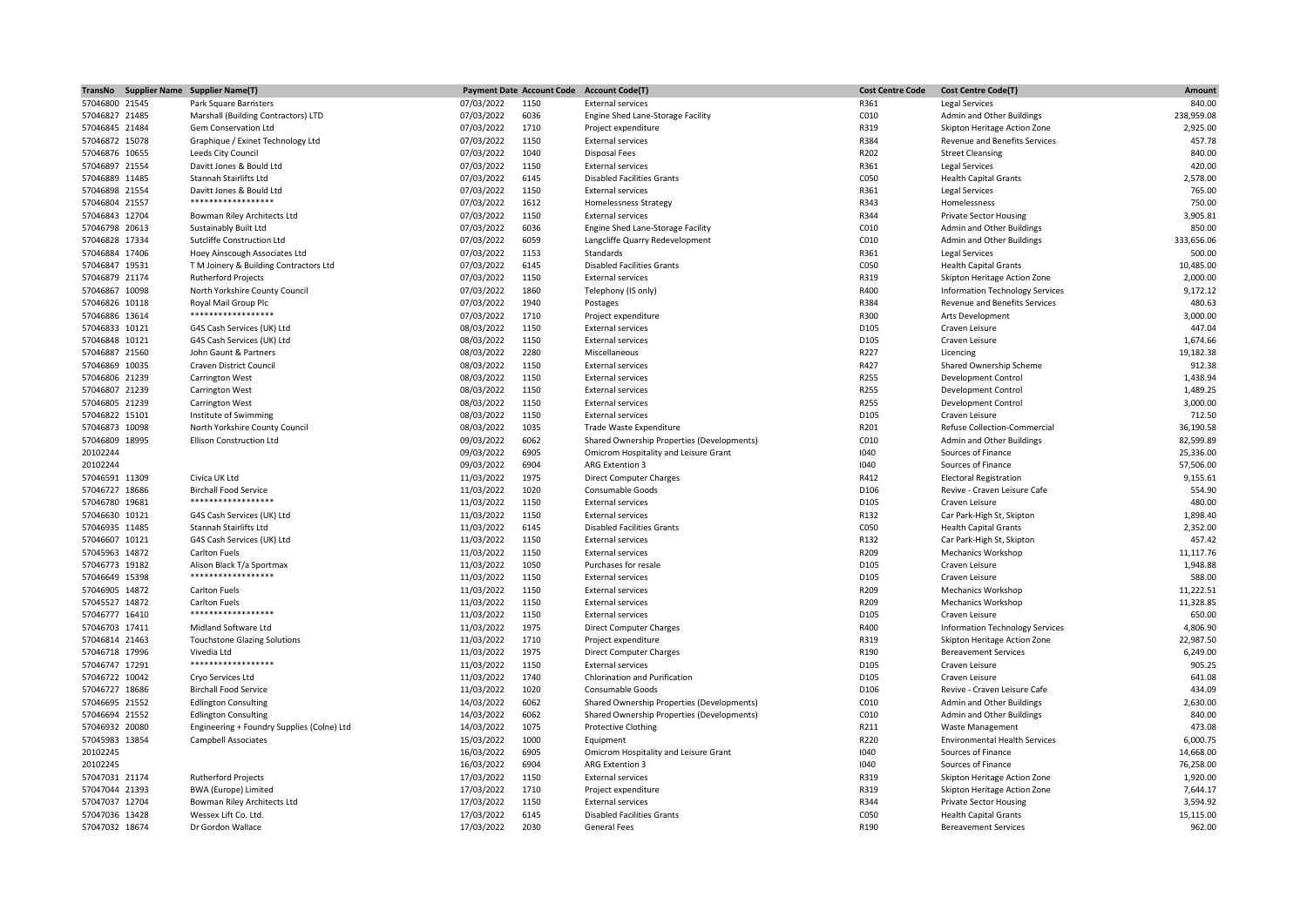| TransNo        | Supplier Name Supplier Name(T)                 |            | <b>Payment Date Account Code</b> | <b>Account Code(T)</b>              | <b>Cost Centre Code</b> | <b>Cost Centre Code(T)</b>                  | <b>Amount</b> |
|----------------|------------------------------------------------|------------|----------------------------------|-------------------------------------|-------------------------|---------------------------------------------|---------------|
| 57047033 18458 | Ilkley & Wharfedale Medical Practice           | 17/03/2022 | 2030                             | <b>General Fees</b>                 | R190                    | <b>Bereavement Services</b>                 | 1,613.29      |
| 57047039 20008 | JTG Group                                      | 17/03/2022 | 1150                             | <b>External services</b>            | R190                    | <b>Bereavement Services</b>                 | 720.00        |
| 57047027 19971 | CWPhotographics                                | 17/03/2022 | 2092                             | Publicity & Marketing               | R319                    | Skipton Heritage Action Zone                | 4,000.00      |
| 57046976 19557 | <b>Integrity Print Ltd</b>                     | 18/03/2022 | 1090                             | Printing & Stationery               | R132                    | Car Park-High St, Skipton                   | 1,287.50      |
| 57046967 16684 | TMP UK Ltd                                     | 18/03/2022 | 1410                             | Advertising                         | R255                    | Development Control                         | 717.16        |
| 57047017 10118 | Royal Mail Group Plc                           | 18/03/2022 | 1940                             | Postages                            | R412                    | <b>Electoral Registration</b>               | 1,432.44      |
| 57047018 10118 | Royal Mail Group Plc                           | 18/03/2022 | 1940                             | Postages                            | R412                    | <b>Electoral Registration</b>               | 1,097.04      |
| 57047029 10052 | Dennis Eagle Ltd                               | 18/03/2022 | 6305                             | <b>Replacement Vehicles</b>         | C090                    | Waste Management / Assets                   | 173,735.00    |
| 57046968 17190 | SMI Group                                      | 18/03/2022 | 1075                             | <b>Protective Clothing</b>          | R211                    | <b>Waste Management</b>                     | 747.95        |
| 57045365 10121 | G4S Cash Services (UK) Ltd                     | 18/03/2022 | 1150                             | <b>External services</b>            | R132                    | Car Park-High St, Skipton                   | 591.03        |
| 57047070 15012 | NEC Software Solutions UK Limited              | 18/03/2022 | 2060                             | <b>Conferences and Courses</b>      | R384                    | <b>Revenue and Benefits Services</b>        | 3,060.00      |
|                | ******************                             |            |                                  |                                     |                         |                                             |               |
| 57046953 16368 |                                                | 18/03/2022 | 1150                             | <b>External services</b>            | D105                    | Craven Leisure                              | 457.50        |
| 57047016 21563 | <b>NW Architects Limited</b>                   | 18/03/2022 | 1150                             | <b>External services</b>            | R319                    | Skipton Heritage Action Zone                | 3,412.50      |
| 57046950 10138 | <b>Terberg Matec Uk</b>                        | 18/03/2022 | 1150                             | <b>External services</b>            | R209                    | Mechanics Workshop                          | 991.15        |
| 57046811 10150 | Yorwaste Ltd                                   | 18/03/2022 | 1040                             | <b>Disposal Fees</b>                | R213                    | Garden Waste Service                        | 3,460.78      |
| 57046979 10213 | Scarborough Borough Council                    | 18/03/2022 | 1710                             | Project expenditure                 | R300                    | Arts Development                            | 5,000.00      |
| 57046972 15078 | Graphique / Exinet Technology Ltd              | 18/03/2022 | 1150                             | <b>External services</b>            | R384                    | <b>Revenue and Benefits Services</b>        | 430.00        |
| 57046969 11673 | Airedale NHS Trust                             | 18/03/2022 | 6145                             | <b>Disabled Facilities Grants</b>   | C050                    | <b>Health Capital Grants</b>                | 543.00        |
| 57044580 10293 | Yorkshire Dales National Park Authority        | 18/03/2022 | 2310                             | New Homes Bonus                     | R316                    | New Homes Bonus Projects                    | 3,294.00      |
| 57047020 10509 | <b>Ashdown Supplies</b>                        | 18/03/2022 | 1050                             | Purchases for resale                | R190                    | <b>Bereavement Services</b>                 | 1,560.00      |
| 57046954 14457 | Northern Print Distribution Ltd                | 18/03/2022 | 2310                             | New Homes Bonus                     | R316                    | New Homes Bonus Projects                    | 845.00        |
| 57046965 10587 | <b>Bulloughs Contract Services Ltd</b>         | 18/03/2022 | 1615                             | Bond & Rent in Advance              | R343                    | Homelessness                                | 2,139.00      |
| 57047071 21568 | Corporate Workspace Ltd                        | 18/03/2022 | 1000                             | Equipment                           | D105                    | Craven Leisure                              | 3,528.00      |
| 57046978 12704 | Bowman Riley Architects Ltd                    | 18/03/2022 | 1150                             | <b>External services</b>            | R344                    | <b>Private Sector Housing</b>               | 1,467.90      |
| 57047021 21564 | ******************                             | 18/03/2022 | 6145                             | <b>Disabled Facilities Grants</b>   | C050                    | <b>Health Capital Grants</b>                | 2,795.00      |
| 57046949 10138 | <b>Terberg Matec Uk</b>                        | 18/03/2022 | 1150                             | <b>External services</b>            | R209                    | Mechanics Workshop                          | 991.15        |
| 57046948 18274 | ARC4 Limited                                   | 18/03/2022 | 2266                             | Local Development Framework         | R253                    | Local Development Framework                 | 3,000.00      |
| 57047023 21209 | ******************                             | 18/03/2022 | 1150                             | <b>External services</b>            | R319                    | Skipton Heritage Action Zone                | 1,200.00      |
| 57046989 17601 | Settle Stories Ltd                             | 18/03/2022 | 1710                             | Project expenditure                 | R301                    | Cultural Services-Skipton TH                | 1,000.00      |
| 57046959 21239 | Carrington West                                | 18/03/2022 | 1150                             | <b>External services</b>            | R255                    | <b>Development Control</b>                  | 3,000.00      |
| 57046960 21239 | <b>Carrington West</b>                         | 18/03/2022 | 1150                             | <b>External services</b>            | R255                    | <b>Development Control</b>                  | 1,566.53      |
|                |                                                |            | 1150                             | <b>External services</b>            | R255                    |                                             | 1,380.00      |
| 57046961 21239 | <b>Carrington West</b>                         | 18/03/2022 |                                  |                                     |                         | Development Control                         |               |
| 57047034 17640 | Scott Janitorial Supplies Ltd                  | 18/03/2022 | 1020                             | Consumable Goods                    | D105                    | Craven Leisure                              | 438.00        |
| 57046962 21239 | <b>Carrington West</b>                         | 18/03/2022 | 1150                             | <b>External services</b>            | R255                    | <b>Development Control</b>                  | 1,569.75      |
| 57047108 17797 | Yorkshire Housing (RENT)<br>****************** | 18/03/2022 | 1615                             | Bond & Rent in Advance              | R343                    | Homelessness                                | 481.00        |
| 57047087 19888 |                                                | 18/03/2022 | 1150                             | <b>External services</b>            | R319                    | Skipton Heritage Action Zone                | 600.00        |
| 57046970 21498 | Just Good Hygiene                              | 18/03/2022 | 1710                             | Project expenditure                 | R319                    | Skipton Heritage Action Zone                | 2,570.00      |
| 57047012 18126 | MHG Suppliers Ltd                              | 18/03/2022 | 1090                             | Printing & Stationery               | D105                    | Craven Leisure                              | 2,063.50      |
| 57047013 18241 | DFC- Debit Finance Collection PLC              | 18/03/2022 | 1150                             | <b>External services</b>            | D105                    | Craven Leisure                              | 1,142.96      |
| 57046981 21186 | Sundeala Ltd                                   | 18/03/2022 | 1150                             | <b>External services</b>            | R115                    | <b>Skipton Depot</b>                        | 4,242.08      |
| 57047102 19864 | Vivid Ltd                                      | 18/03/2022 | 2092                             | Publicity & Marketing               | R319                    | Skipton Heritage Action Zone                | 19,205.00     |
| 57046980 21186 | Sundeala Ltd                                   | 18/03/2022 | 1150                             | <b>External services</b>            | R115                    | <b>Skipton Depot</b>                        | 1,716.44      |
| 57047024 19548 | Embsay With Eastby Village Institute           | 18/03/2022 | 2080                             | <b>Grants &amp; Donations</b>       | R355                    | Communication & Engagement                  | 800.00        |
| 57047008 21178 | Origin Structures Ltd                          | 18/03/2022 | 1710                             | Project expenditure                 | R319                    | Skipton Heritage Action Zone                | 1,000.00      |
| 57046958 21440 | Plane Comedy                                   | 18/03/2022 | 1305                             | Special Events & Performances       | R301                    | Cultural Services-Skipton TH                | 1,000.00      |
| 57047025 21171 | Leeds Environmental design Associates Ltd      | 18/03/2022 | 1150                             | <b>External services</b>            | R319                    | Skipton Heritage Action Zone                | 3,439.28      |
| 57047067 19257 | Quantum Theatre                                | 18/03/2022 | 1305                             | Special Events & Performances       | R301                    | Cultural Services-Skipton TH                | 775.00        |
| 57047092 21239 | <b>Carrington West</b>                         | 18/03/2022 | 1150                             | <b>External services</b>            | R255                    | <b>Development Control</b>                  | 1,593.10      |
| 57046844 20626 | Galliford Try Infrastructure Ltd               | 18/03/2022 | 6146                             | Growth Deal - Highways Improvements | C040                    | <b>ECD Capital Grants</b>                   | 344,167.02    |
| 57047093 21239 | <b>Carrington West</b>                         | 18/03/2022 | 1150                             | <b>External services</b>            | R255                    | <b>Development Control</b>                  | 3,000.00      |
| 57047010 19531 | T M Joinery & Building Contractors Ltd         | 18/03/2022 | 6145                             | <b>Disabled Facilities Grants</b>   | C050                    | <b>Health Capital Grants</b>                | 650.00        |
| 57047090 21239 | <b>Carrington West</b>                         |            | 1150                             | <b>External services</b>            | R255                    | <b>Development Control</b>                  | 1,529.50      |
|                |                                                | 18/03/2022 |                                  |                                     |                         |                                             |               |
| 57047091 21239 | <b>Carrington West</b>                         | 18/03/2022 | 1150                             | <b>External services</b>            | R255                    | <b>Development Control</b>                  | 1,702.00      |
| 57046963 21239 | <b>Carrington West</b>                         | 18/03/2022 | 1150                             | <b>External services</b>            | R255                    | <b>Development Control</b>                  | 1,702.00      |
| 57046964 21495 | Silk Yoga                                      | 18/03/2022 | 1150                             | <b>External services</b>            | D105                    | Craven Leisure                              | 420.00        |
| 57047099 19818 | The Knotted Project                            | 18/03/2022 | 1710                             | Project expenditure                 | R307                    | Great Place Scheme: Crossing the Watersheds | 1,000.00      |
| 57047130 19863 | ******************                             | 21/03/2022 | 1590                             | Accomodation costs                  | R343                    | Homelessness                                | 2,120.00      |
| 57047089 10244 | <b>Rural Arts</b>                              | 21/03/2022 | 1305                             | Special Events & Performances       | R301                    | Cultural Services-Skipton TH                | 475.00        |
| 57047052 10052 | Dennis Eagle Ltd                               | 21/03/2022 | 2500                             | <b>Vehicle Fleet Costs</b>          | R200                    | <b>Refuse Collection-Domestic</b>           | 983.64        |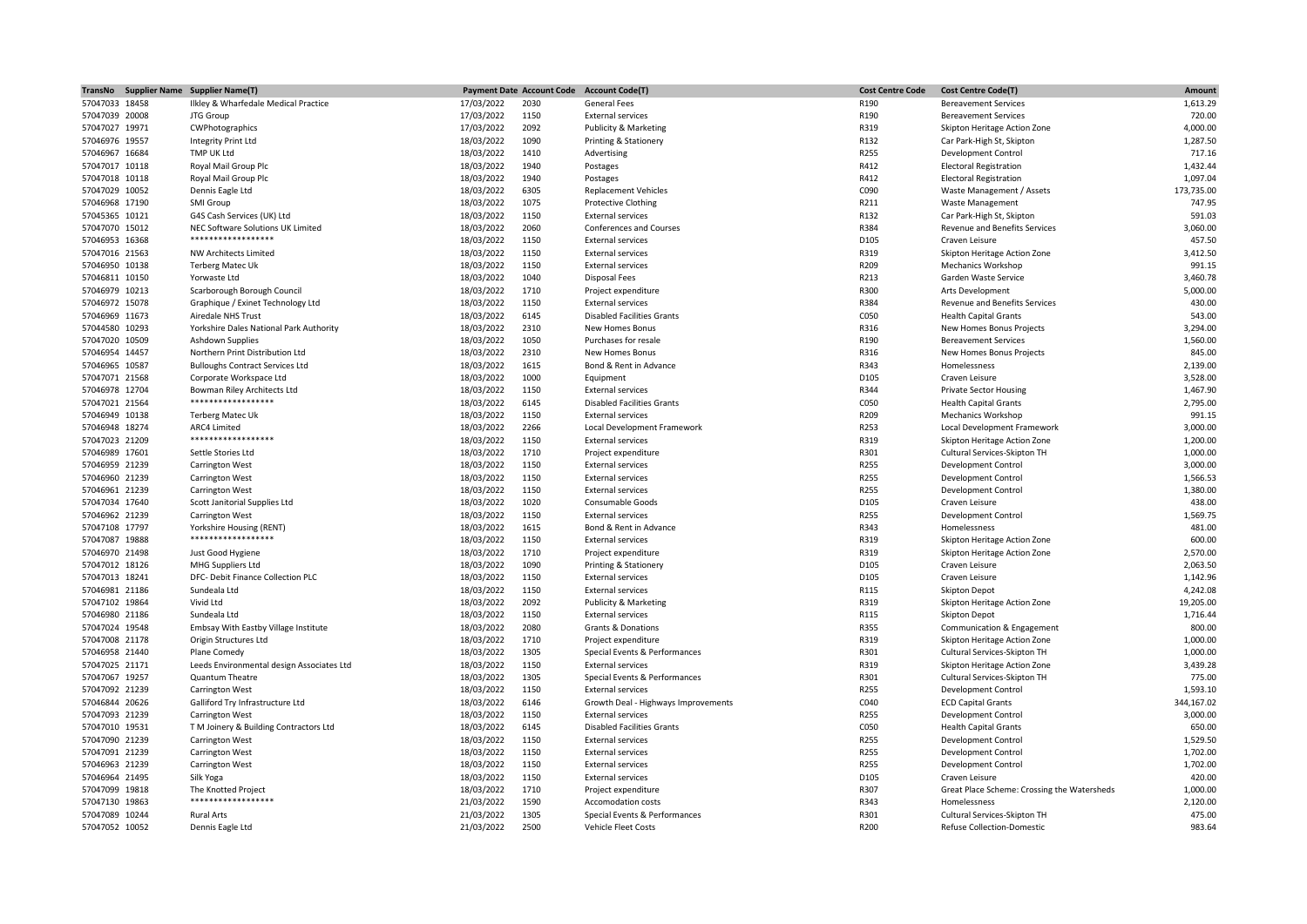| TransNo Supplier Name | <b>Supplier Name(T)</b>                                      |            | <b>Payment Date Account Code</b> | <b>Account Code(T)</b>                                   | <b>Cost Centre Code</b> | <b>Cost Centre Code(T)</b>                  | Amount    |
|-----------------------|--------------------------------------------------------------|------------|----------------------------------|----------------------------------------------------------|-------------------------|---------------------------------------------|-----------|
| 57047133 14872        | <b>Carlton Fuels</b>                                         | 21/03/2022 | 1150                             | <b>External services</b>                                 | R209                    | <b>Mechanics Workshop</b>                   | 11,451.82 |
| 57047134 14872        | <b>Carlton Fuels</b>                                         | 21/03/2022 | 1150                             | <b>External services</b>                                 | R209                    | <b>Mechanics Workshop</b>                   | 11,222.51 |
| 57047053 10052        | Dennis Eagle Ltd                                             | 21/03/2022 | 2500                             | Vehicle Fleet Costs                                      | R200                    | <b>Refuse Collection-Domestic</b>           | 1,501.85  |
| 57047106 10138        | <b>Terberg Matec Uk</b>                                      | 21/03/2022 | 2500                             | Vehicle Fleet Costs                                      | R200                    | <b>Refuse Collection-Domestic</b>           | 1,075.46  |
| 57047140 18190        | Skipton Camerata                                             | 21/03/2022 | 1150                             | <b>External services</b>                                 | R309                    | Rural Culture: Creating a Hub for Craven    | 2.500.00  |
| 57047137 15386        | Aebi Schmidt UK Ltd                                          | 21/03/2022 | 1150                             | <b>External services</b>                                 | R209                    | <b>Mechanics Workshop</b>                   | 615.57    |
| 57047122 10066        | Brenntag Uk Ltd                                              | 21/03/2022 | 1150                             | <b>External services</b>                                 | D105                    | Craven Leisure                              | 707.54    |
| 57047125 12681        | S & W Services (Yorkshire) Ltd                               | 21/03/2022 | 1150                             | <b>External services</b>                                 | R209                    | <b>Mechanics Workshop</b>                   | 838.60    |
| 57047141 21524        | ******************                                           | 21/03/2022 | 1330                             | <b>Community Engagement</b>                              | R355                    | Communication & Engagement                  | 1,050.00  |
| 57047126 18762        |                                                              |            | 1150                             |                                                          | D105                    |                                             | 450.00    |
|                       | <b>Total Leisure Engineering LTD</b>                         | 21/03/2022 |                                  | <b>External services</b>                                 |                         | Craven Leisure                              |           |
| 57047132 14872        | <b>Carlton Fuels</b>                                         | 21/03/2022 | 1150                             | <b>External services</b>                                 | R209                    | <b>Mechanics Workshop</b>                   | 11,727.40 |
| 57047103 16684        | <b>TMP UK Ltd</b>                                            | 21/03/2022 | 1410                             | Advertising                                              | R255                    | Development Control                         | 1,712.58  |
| 57047145 10585        | Coniston Hotel & Country Estate                              | 21/03/2022 | 1150                             | <b>External services</b>                                 | R355                    | Communication & Engagement                  | 1,480.50  |
| 57047154 15078        | Graphique / Exinet Technology Ltd                            | 21/03/2022 | 1150                             | <b>External services</b>                                 | R384                    | Revenue and Benefits Services               | 4,384.94  |
| 57047144 19393        | Chic Trophy & Engraving Centre                               | 21/03/2022 | 1150                             | <b>External services</b>                                 | R355                    | Communication & Engagement                  | 474.92    |
| 57047131 10016        | <b>BOC Ltd</b>                                               | 21/03/2022 | 1150                             | <b>External services</b>                                 | R209                    | <b>Mechanics Workshop</b>                   | 459.35    |
| 57047107 16490        | Gemco Service Ltd                                            | 21/03/2022 | 6036                             | Engine Shed Lane-Storage Facility                        | C010                    | Admin and Other Buildings                   | 68,248.00 |
| 57047116 21565        | <b>SAGraphics Ltd</b>                                        | 21/03/2022 | 1150                             | <b>External services</b>                                 | R319                    | Skipton Heritage Action Zone                | 5,410.00  |
| 57047156 15078        | Graphique / Exinet Technology Ltd                            | 21/03/2022 | 1150                             | <b>External services</b>                                 | R384                    | Revenue and Benefits Services               | 966.47    |
| 57047104 20239        | WSP UK Ltd.                                                  | 21/03/2022 | 6036                             | Engine Shed Lane-Storage Facility                        | C010                    | Admin and Other Buildings                   | 3,900.00  |
| 57047159 19855        | Laura Steele Designs                                         | 21/03/2022 | 1150                             | <b>External services</b>                                 | R301                    | Cultural Services-Skipton TH                | 1,200.00  |
| 57046168 10138        | Terberg Matec Uk                                             | 21/03/2022 | 1150                             | <b>External services</b>                                 | R201                    | Refuse Collection-Commercial                | 1,620.00  |
| 57047123 16490        | Gemco Service Ltd                                            | 21/03/2022 | 1150                             | <b>External services</b>                                 | R209                    | <b>Mechanics Workshop</b>                   | 675.00    |
| 57046909 19580        | Innovate Education Ltd                                       | 22/03/2022 | 1710                             | Project expenditure                                      | R307                    | Great Place Scheme: Crossing the Watersheds | 1,225.00  |
| 57047072 18685        | <b>Batleys Food Services</b>                                 | 22/03/2022 | 1020                             | Consumable Goods                                         | D106                    | Revive - Craven Leisure Cafe                | 696.94    |
| 57047035 12704        |                                                              | 22/03/2022 | 6053                             |                                                          | C095                    |                                             | 20,740.00 |
|                       | Bowman Riley Architects Ltd<br><b>Innovate Education Ltd</b> |            |                                  | Skipton Crematorium extension                            |                         | <b>Bereavement Services (Capital)</b>       |           |
| 57046913 19580        |                                                              | 22/03/2022 | 1710                             | Project expenditure                                      | R307                    | Great Place Scheme: Crossing the Watersheds | 6,700.00  |
| 57047199 10052        | Dennis Eagle Ltd                                             | 23/03/2022 | 1150                             | <b>External services</b>                                 | R209                    | <b>Mechanics Workshop</b>                   | 498.76    |
| 57047208 12681        | S & W Services (Yorkshire) Ltd                               | 23/03/2022 | 1150                             | <b>External services</b>                                 | R209                    | <b>Mechanics Workshop</b>                   | 587.23    |
| 57047220 21287        | Rex London Trade                                             | 23/03/2022 | 1050                             | Purchases for resale                                     | R301                    | Cultural Services-Skipton TH                | 809.11    |
| 57047209 12681        | S & W Services (Yorkshire) Ltd                               | 23/03/2022 | 1150                             | <b>External services</b>                                 | R209                    | <b>Mechanics Workshop</b>                   | 1,182.57  |
| 57047221 21303        | <b>PPLPRS Ltd</b>                                            | 23/03/2022 | 1150                             | <b>External services</b>                                 | D105                    | Craven Leisure                              | 1,901.06  |
| 57047074 16843        | Colin Crawshaw Ltd                                           | 23/03/2022 | 6145                             | <b>Disabled Facilities Grants</b>                        | C050                    | <b>Health Capital Grants</b>                | 10,260.00 |
| 57047212 17901        | Creative Theory Ltd                                          | 23/03/2022 | 1710                             | Project expenditure                                      | R342                    | Aireview House                              | 1,122.50  |
| 57047222 18686        | <b>Birchall Food Service</b>                                 | 23/03/2022 | 1020                             | Consumable Goods                                         | D106                    | Revive - Craven Leisure Cafe                | 615.13    |
| 57047168 21347        | Natural Power                                                | 23/03/2022 | 6142                             | Decarbonising Skipton: Green Future for Public Buildings | C065                    | <b>Operational Services Capital Grants</b>  | 3,381.82  |
| 57047213 17901        | Creative Theory Ltd                                          | 23/03/2022 | 1710                             | Project expenditure                                      | R342                    | <b>Aireview House</b>                       | 2,482.50  |
| 57047076 18598        | Spain Building & Maintenance Ltd                             | 23/03/2022 | 6145                             | <b>Disabled Facilities Grants</b>                        | C050                    | <b>Health Capital Grants</b>                | 7,836.60  |
| 57047172 10384        | Lancashire County Council                                    | 23/03/2022 | 2180                             | Forest of Bowland AONB                                   | R310                    | Attraction of Trade & Tourists              | 6,800.00  |
| 57047197 14629        | Logistics UK                                                 | 23/03/2022 | 1150                             | <b>External services</b>                                 | R209                    | <b>Mechanics Workshop</b>                   | 585.00    |
| 57047183 19551        | Tivoli Group Ltd                                             | 23/03/2022 | 2750                             | Grounds Maintenance-Contract                             | R100                    | <b>Amenity Areas</b>                        | 5,996.68  |
| 57047217 20318        | Pod Point Ltd                                                | 23/03/2022 | 6070                             | <b>Electric Vehicle Charging Points</b>                  | C010                    | Admin and Other Buildings                   | 32,352.48 |
| 57047210 10052        | Dennis Eagle Ltd                                             | 23/03/2022 | 1150                             | <b>External services</b>                                 | R209                    | <b>Mechanics Workshop</b>                   | 776.00    |
| 57047206 10052        |                                                              | 23/03/2022 | 1150                             | <b>External services</b>                                 | R209                    | <b>Mechanics Workshop</b>                   | 513.51    |
|                       | Dennis Eagle Ltd                                             |            |                                  |                                                          |                         |                                             |           |
| 57047202 10052        | Dennis Eagle Ltd                                             | 23/03/2022 | 1150                             | <b>External services</b>                                 | R209                    | <b>Mechanics Workshop</b>                   | 474.81    |
| 57047160 19894        | Rider Levett Bucknall                                        | 23/03/2022 | 6026                             | Shared Ownership Properties (Acqusitions)                | C010                    | Admin and Other Buildings                   | 900.00    |
| 57047160 19894        | Rider Levett Bucknall                                        | 23/03/2022 | 6026                             | Shared Ownership Properties (Acqusitions)                | C010                    | Admin and Other Buildings                   | 900.00    |
| 57047181 21572        | Burton in Lonsdale Heritage Group                            | 23/03/2022 | 2080                             | <b>Grants &amp; Donations</b>                            | R355                    | Communication & Engagement                  | 627.00    |
| 57047214 20318        | Pod Point Ltd                                                | 23/03/2022 | 6070                             | <b>Electric Vehicle Charging Points</b>                  | C010                    | Admin and Other Buildings                   | 27,043.95 |
| 57047161 10098        | North Yorkshire County Council                               | 23/03/2022 | 1710                             | Project expenditure                                      | R319                    | Skipton Heritage Action Zone                | 26,294.00 |
| 57047160 19894        | Rider Levett Bucknall                                        | 23/03/2022 | 6026                             | Shared Ownership Properties (Acqusitions)                | C010                    | Admin and Other Buildings                   | 900.00    |
| 57047216 20318        | Pod Point Ltd                                                | 23/03/2022 | 6070                             | <b>Electric Vehicle Charging Points</b>                  | C010                    | Admin and Other Buildings                   | 29,622.94 |
| 57047215 20318        | Pod Point Ltd                                                | 23/03/2022 | 6070                             | <b>Electric Vehicle Charging Points</b>                  | C010                    | Admin and Other Buildings                   | 75,610.53 |
| 20102246              |                                                              | 23/03/2022 | 6904                             | ARG Extention 3                                          | 1040                    | Sources of Finance                          | 18,252.00 |
| 57047164 10098        | North Yorkshire County Council                               | 23/03/2022 | 1035                             | Trade Waste Expenditure                                  | R201                    | Refuse Collection-Commercial                | 29,185.24 |
| 20102246              |                                                              | 23/03/2022 | 6905                             | Omicrom Hospitality and Leisure Grant                    | 1040                    | Sources of Finance                          | 24,002.00 |
| 57047160 19894        | Rider Levett Bucknall                                        | 23/03/2022 | 6026                             | Shared Ownership Properties (Acqusitions)                | C010                    | Admin and Other Buildings                   | 900.00    |
| 57047204 10052        | Dennis Eagle Ltd                                             | 23/03/2022 | 1150                             | <b>External services</b>                                 | R209                    | <b>Mechanics Workshop</b>                   | 642.38    |
|                       |                                                              |            |                                  |                                                          |                         |                                             |           |
| 57047228 21411        | Warringtonfire Testing & Certification Ltd t/a BM TRADA      | 24/03/2022 | 1710                             | Project expenditure                                      | R319                    | Skipton Heritage Action Zone                | 3,800.00  |